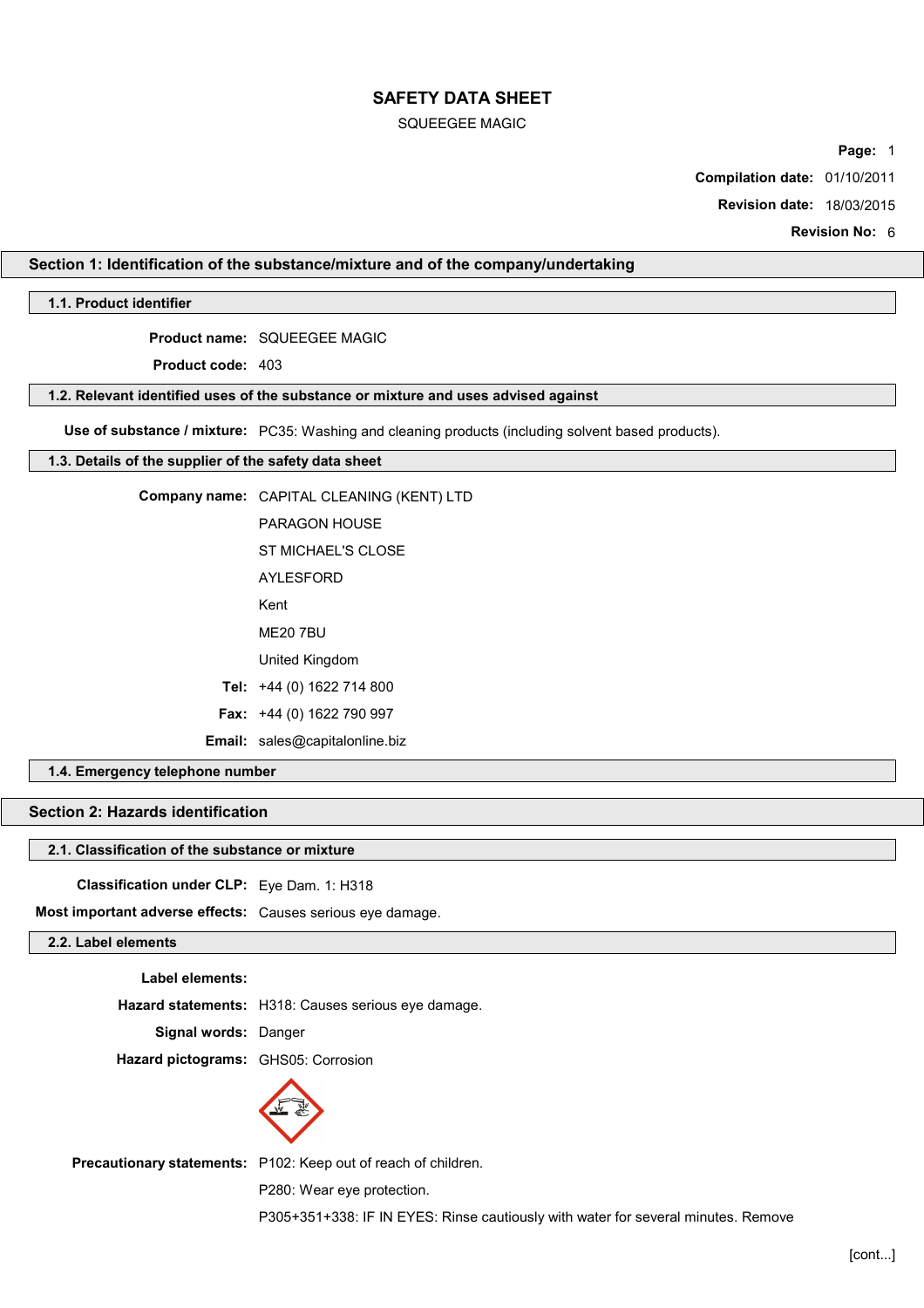## SQUEEGEE MAGIC

**Page:** 2

contact lenses, if present and easy to do. Continue rinsing.

P337+313: If eye irritation persists: Get medical attention.

**2.3. Other hazards**

### **PBT:** This product is not identified as a PBT/vPvB substance.

## **Section 3: Composition/information on ingredients**

**3.2. Mixtures**

### **Hazardous ingredients:**

### DODECYL BENZENESULPHONIC ACID SODIUM SALT

| <b>EINECS</b> | CAS        | PBT / WEL                | <b>CLP Classification</b>                | Percent |
|---------------|------------|--------------------------|------------------------------------------|---------|
| 246-680-4     | 25155-30-0 | $\overline{\phantom{0}}$ | Acute Tox. 4: H302; Skin Irrit. 2: H315; | 1-10%   |
|               |            |                          | Eve Dam. 1: H318                         |         |

### ALCOHOLS C12-C14, ETHOXYLATED, SULPHATED, SODIUM SALTS

| 68891-38-3 | $\overline{\phantom{a}}$ | 1: H318; Skin Irrit. 2: H315;<br>' Eve Dam. 1: | 10% |
|------------|--------------------------|------------------------------------------------|-----|
|            |                          | Aquatic Chronic 3: H412                        |     |

## **Section 4: First aid measures**

## **4.1. Description of first aid measures**

**Skin contact:** Rinse skin with water.

**Eye contact:** Bathe the eye with running water for 15 minutes. Transfer to hospital for specialist examination.

**Ingestion:** Do not induce vomiting. Wash out mouth with water. If conscious, give half a litre of water to drink immediately. If unconscious, check for breathing and apply artificial respiration if necessary. Transfer to hospital as soon as possible.

### **4.2. Most important symptoms and effects, both acute and delayed**

**Skin contact:** There may be mild irritation at the site of contact.

**Eye contact:** There may be irritation and redness.

**Ingestion:** No symptoms.

## **4.3. Indication of any immediate medical attention and special treatment needed**

**Immediate / special treatment:** Not applicable.

## **Section 5: Fire-fighting measures**

**5.1. Extinguishing media**

**Extinguishing media:** Water.

## **5.2. Special hazards arising from the substance or mixture**

**Exposure hazards:** In combustion emits toxic fumes of carbon dioxide.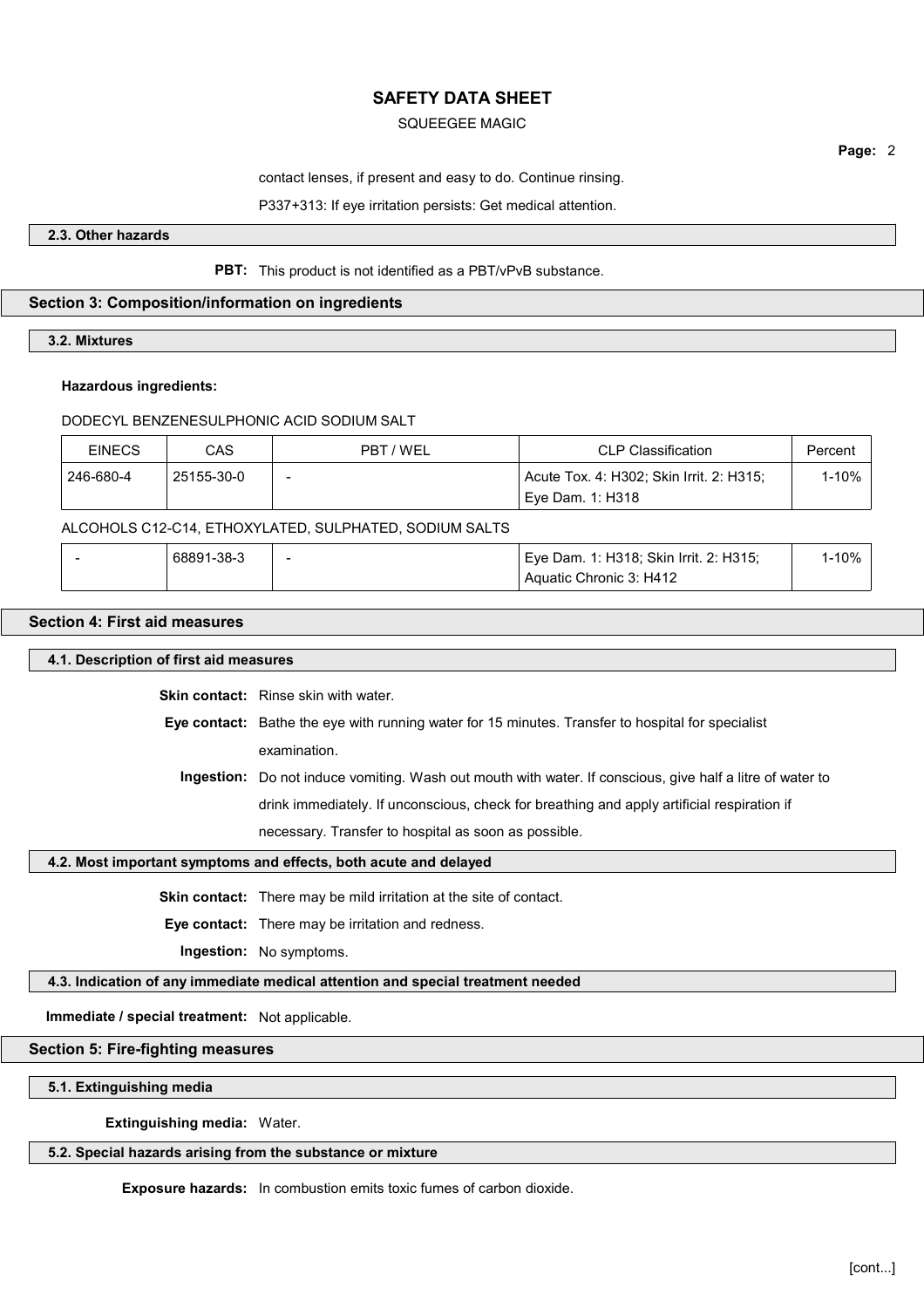#### SQUEEGEE MAGIC

#### **5.3. Advice for fire-fighters**

**Advice for fire-fighters:** Wear self-contained breathing apparatus. Wear protective clothing to prevent contact with

skin and eyes.

## **Section 6: Accidental release measures**

## **6.1. Personal precautions, protective equipment and emergency procedures**

**Personal precautions:** Do not attempt to take action without suitable protective clothing - see section 8 of SDS. Turn leaking containers leak-side up to prevent the escape of liquid. Mark out the contaminated

area with signs and prevent access to unauthorised personnel.

**6.2. Environmental precautions**

**Environmental precautions:** Do not discharge into drains or rivers. Contain the spillage using bunding.

### **6.3. Methods and material for containment and cleaning up**

**Clean-up procedures:** Transfer to a suitable container.

## **6.4. Reference to other sections**

**Reference to other sections:** Refer to section 8 of SDS.

#### **Section 7: Handling and storage**

#### **7.1. Precautions for safe handling**

#### **7.2. Conditions for safe storage, including any incompatibilities**

**Storage conditions:** Keep container tightly closed.

**Suitable packaging:** Stainless steel. Aluminium containers. Teflon. Glass. Polyethylene.

**7.3. Specific end use(s)**

**Specific end use(s):** No data available.

#### **Section 8: Exposure controls/personal protection**

**8.1. Control parameters**

**Workplace exposure limits:** No data available.

**DNEL/PNEC Values**

**DNEL / PNEC** No data available.

**8.2. Exposure controls**

**Eye protection:** Safety glasses. Ensure eye bath is to hand.

### **Section 9: Physical and chemical properties**

## **9.1. Information on basic physical and chemical properties**

**State:** Liquid

**Colour:** Orange

**Odour:** Barely perceptible odour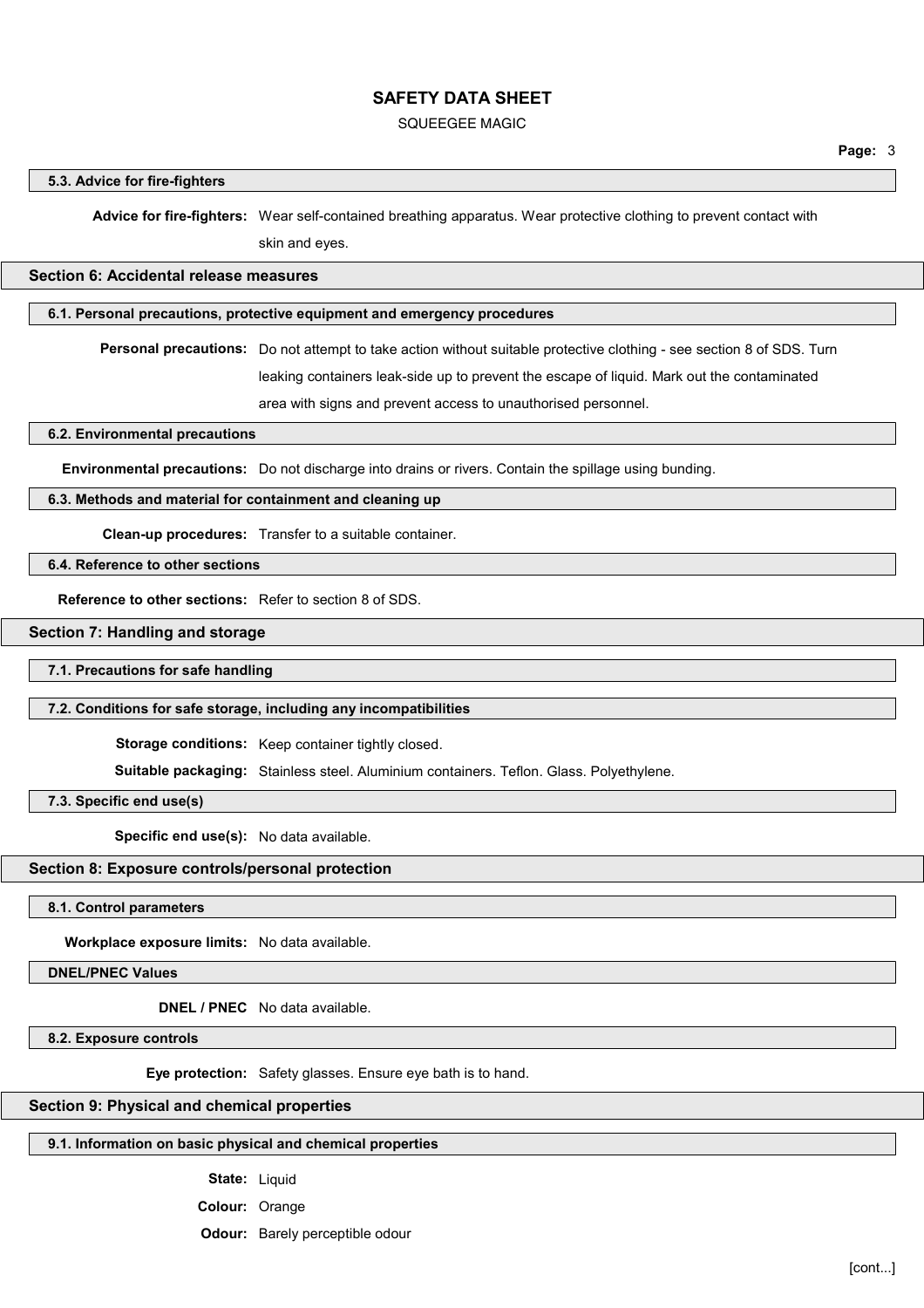SQUEEGEE MAGIC

| <b>Evaporation rate: Moderate</b>                    |                                                  |                                              |                        |
|------------------------------------------------------|--------------------------------------------------|----------------------------------------------|------------------------|
|                                                      | <b>Oxidising:</b> Non-oxidising (by EC criteria) |                                              |                        |
| <b>Solubility in water: Soluble</b>                  |                                                  |                                              |                        |
| <b>Viscosity:</b> Viscous                            |                                                  |                                              |                        |
| <b>Boiling point/range°C: 100</b>                    |                                                  | Melting point/range $\textdegree$ C: 0       |                        |
| <b>Flammability limits %: lower:</b> Not applicable. |                                                  |                                              | upper: Not applicable. |
| Flash point <sup>o</sup> C: Not applicable.          |                                                  | Part.coeff. n-octanol/water: Not applicable. |                        |
| Autoflammability <sup>o</sup> C: Not applicable.     |                                                  | Vapour pressure: Not applicable.             |                        |
| <b>Relative density: 1.0 - 1.1</b>                   |                                                  | pH: 7                                        |                        |
| VOC $q/l$ : 0                                        |                                                  |                                              |                        |

**9.2. Other information**

**Other information:** No data available.

**Section 10: Stability and reactivity**

**10.1. Reactivity**

**Reactivity:** Stable under recommended transport or storage conditions.

**10.2. Chemical stability**

**Chemical stability:** Stable under normal conditions.

### **10.3. Possibility of hazardous reactions**

**Hazardous reactions:** Hazardous reactions will not occur under normal transport or storage conditions.

**10.4. Conditions to avoid**

**10.5. Incompatible materials**

#### **10.6. Hazardous decomposition products**

**Haz. decomp. products:** In combustion emits toxic fumes of carbon dioxide.

## **Section 11: Toxicological information**

**11.1. Information on toxicological effects**

**Hazardous ingredients:**

#### **ALCOHOLS C12-C14, ETHOXYLATED, SULPHATED, SODIUM SALTS**

| ORL | RA. | $- - -$<br>LD50 | 2000 | ma/ka<br>ີ |
|-----|-----|-----------------|------|------------|
|-----|-----|-----------------|------|------------|

# **Relevant hazards for substance:**

| Hazard                        | Route | Basis                 |
|-------------------------------|-------|-----------------------|
| Serious eye damage/irritation | OPT   | Hazardous: calculated |

**Page:** 4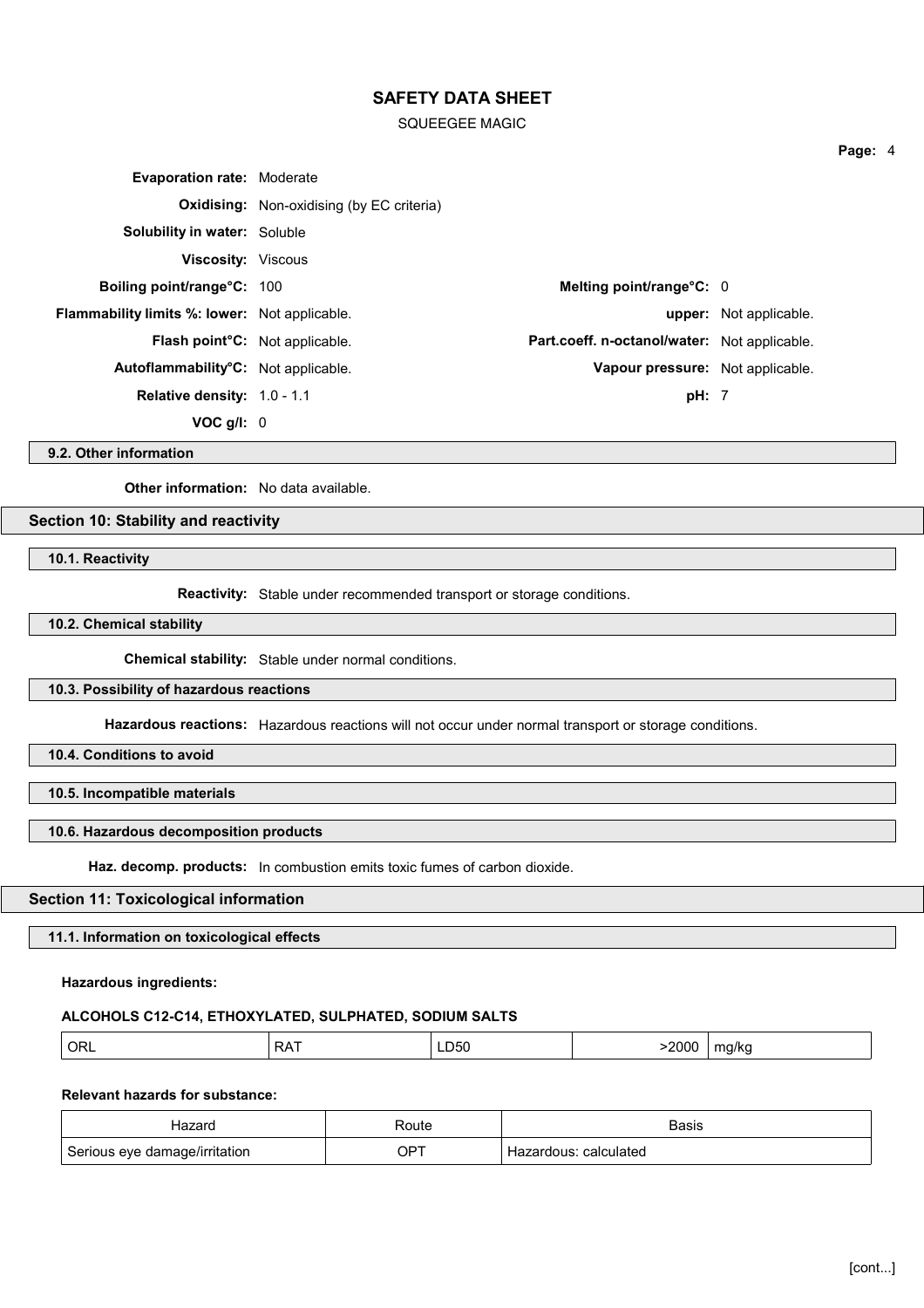#### SQUEEGEE MAGIC

#### **Symptoms / routes of exposure**

**Skin contact:** There may be mild irritation at the site of contact.

**Eye contact:** There may be irritation and redness.

**Ingestion:** No symptoms.

### **Section 12: Ecological information**

**12.1. Toxicity**

**Ecotoxicity values:** No data available.

**12.2. Persistence and degradability**

**Persistence and degradability:** The surfactants contained in this preperation comply with the biodegradability criteria as laid

down in regulation (EC) No.648/2004 on detergents.

**12.3. Bioaccumulative potential**

**Bioaccumulative potential:** No bioaccumulation potential.

**12.4. Mobility in soil**

**Mobility:** Soluble in water.

## **12.5. Results of PBT and vPvB assessment**

**PBT identification:** This product is not identified as a PBT/vPvB substance.

**12.6. Other adverse effects**

**Section 13: Disposal considerations**

## **13.1. Waste treatment methods**

**Disposal of packaging:** Dispose of as normal industrial waste.

**NB:** The user's attention is drawn to the possible existence of regional or national regulations regarding disposal.

#### **Section 14: Transport information**

**Transport class:** This product does not require a classification for transport.

### **Section 15: Regulatory information**

**15.1. Safety, health and environmental regulations/legislation specific for the substance or mixture**

#### **15.2. Chemical Safety Assessment**

**Chemical safety assessment:** A chemical safety assessment has not been carried out for the substance or the mixture by

the supplier.

## **Section 16: Other information**

**Other information**

**Other information:** This safety data sheet is prepared in accordance with Commission Regulation (EU) No